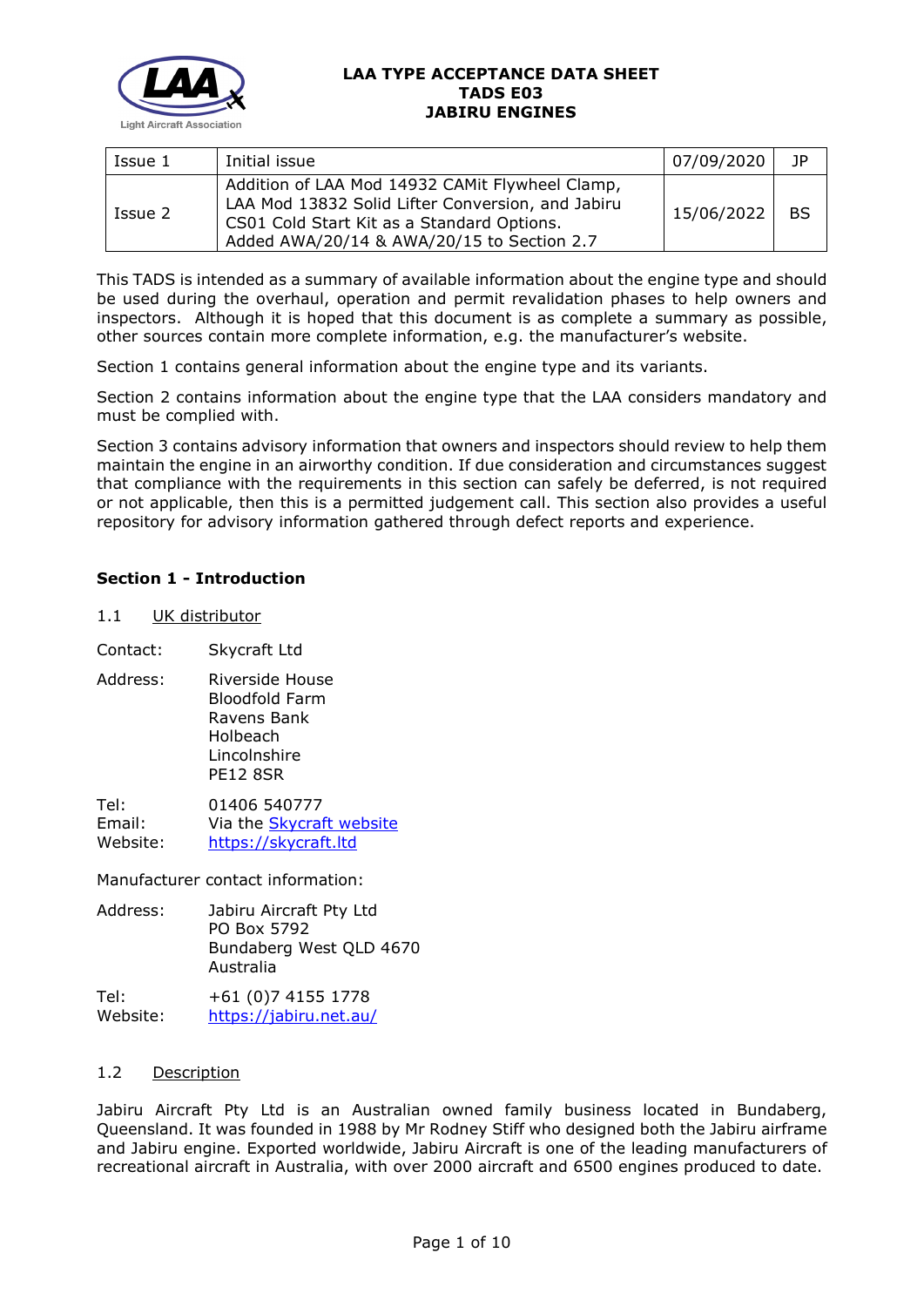

The engines have been in production since 1992 and are non-certified 4-stroke engines ranging in size from 60 to 120 hp. They are air-cooled, horizontally opposed engines of 4, 6 or 8-cylinder configuration. The 8-cylinder engine is no longer in production. The propeller is driven directly by the crankshaft. Ignition is provided by dual transistorised magneto ignition and the fuel system utilises a single Bing carburettor on the 4 and 6-cylinder engines, dual carburettors on the 8-cylinder engine. Models have included variants with solid and hydraulic lifters and roller cams with hydraulic lifters.

Jabiru began the development of their own engine when the Italian-built engine originally used in the Jabiru aircraft was no longer available.

Examples of all of the Jabiru engine model types have been approved for installation in a variety of LAA administered aircraft types.

In 2009, Jabiru produced a **Significant Engine Changes** document providing a list of the major changes to the 2200 and 3300 engines. The current production J2200 and J3300 engines are termed 'Generation 4' engines.

| Model               | Capacity, configuration<br>and power output                     | Remarks                                                                                                                        |  |  |
|---------------------|-----------------------------------------------------------------|--------------------------------------------------------------------------------------------------------------------------------|--|--|
|                     | J1600 Engine Models                                             |                                                                                                                                |  |  |
| J1600               | 1600cc<br>4-cylinder<br>60 hp @ 3300 rpm<br>54 kg               | Initial Jabiru design engine, only<br>one example in the LAA fleet.                                                            |  |  |
| J2200 Engine Models |                                                                 |                                                                                                                                |  |  |
| J2200J              | 2200cc<br>4-cylinder<br>80 hp @ 3300 rpm<br>62.3 kg             | Certified to CASA CS-22 Subpart<br>H. CASA TC No 160-2.                                                                        |  |  |
| J2200B              | 2200cc<br>4-cylinder<br>80 hp @ 3300 rpm<br>62.3 kg             | Installed in certified Jabiru J160-<br>C aircraft. CASA TC No VA-515.<br>Engines with s/n 22B001 and<br>above meet ASTM F2339. |  |  |
| J2200C              | 2200 <sub>cc</sub><br>4-cylinder<br>80 hp @ 3300 rpm<br>62.3 kg | Certified to CASA CS-22 Subpart<br>H. CASA TC No VE-501. Engines<br>with s/n 22C001 and above meet<br><b>ASTM F2339.</b>       |  |  |
| J2200A              | 2200cc<br>4-cylinder<br>80 hp @ 3300 rpm<br>62.3 kg             | Engines with s/n 22A1845 and<br>above meet ASTM F2339.                                                                         |  |  |
| J2200 Gen 4         | 2200 <sub>cc</sub><br>4-cylinder<br>80 hp @ 3300 rpm<br>62.3 kg | Current production 'Generation<br>4' engine.                                                                                   |  |  |
| J3300 Engine Models |                                                                 |                                                                                                                                |  |  |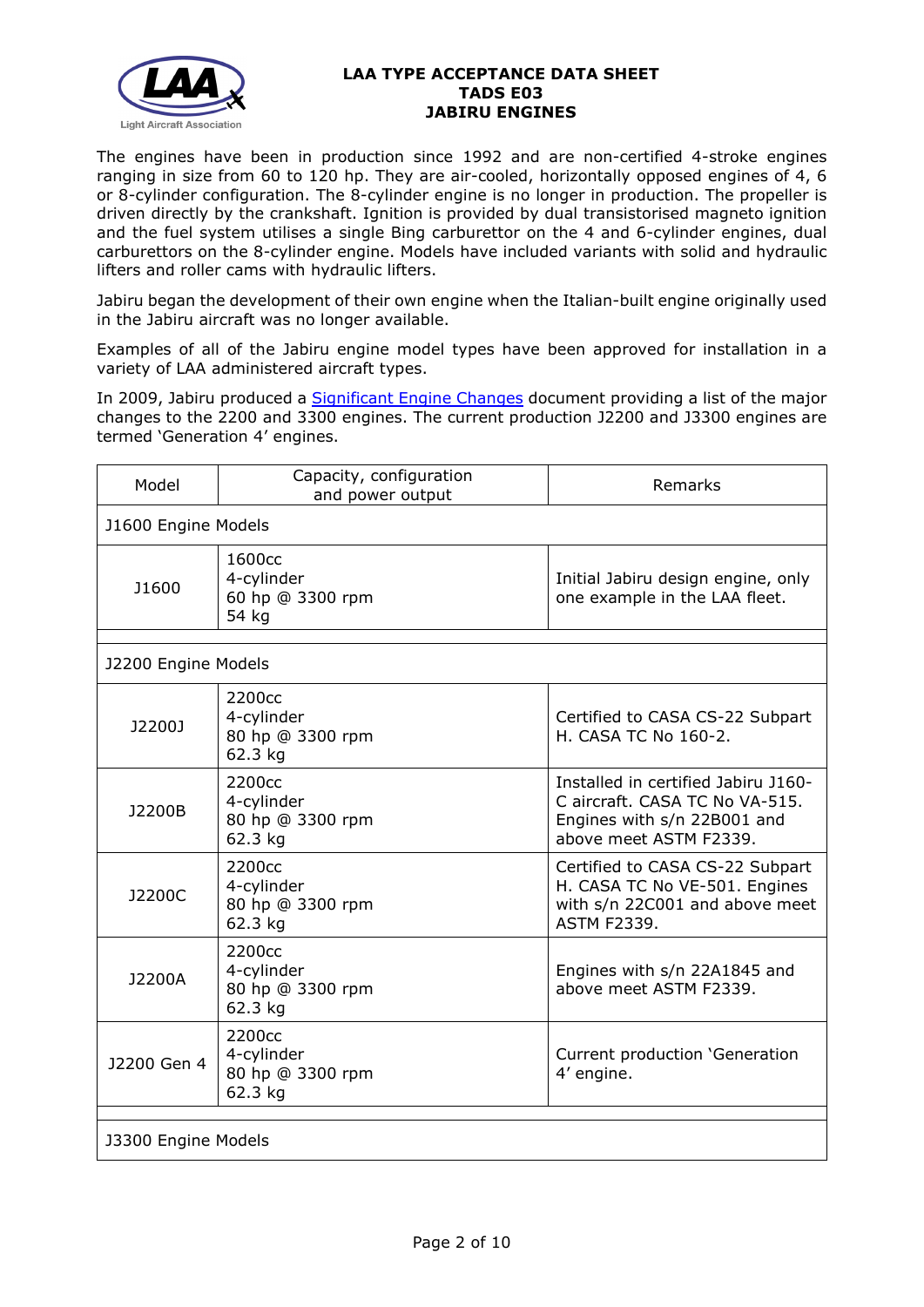

| J3300L              | 3300cc<br>6-cylinder<br>120 hp @ 3300 rpm<br>83.5 kg<br>Maximum continuous: 2850 RPM<br>Operation between 2850 & 3300 RPM<br>allowed for up to 10 minutes | Engines with s/n 33L001 and<br>above meet ASTM F2339. Apart<br>from RPM limitations all other<br>specifications, manuals,<br>continuing airworthiness data are<br>as for other 3300 models. |  |  |
|---------------------|-----------------------------------------------------------------------------------------------------------------------------------------------------------|---------------------------------------------------------------------------------------------------------------------------------------------------------------------------------------------|--|--|
| 13300A              | 3300 <sub>cc</sub><br>6-cylinder<br>120 hp @ 3300 rpm<br>83.5 kg<br>Maximum continuous: 3300 RPM                                                          | Engines with s/n 33A722 and<br>above meet ASTM F2339.                                                                                                                                       |  |  |
| J3300 Gen 4         | 3300 <sub>cc</sub><br>6-cylinder<br>120 hp @ 3300 rpm<br>83.5 kg                                                                                          | Current production 'Generation<br>4' engine.                                                                                                                                                |  |  |
| J5100 Engine Models |                                                                                                                                                           |                                                                                                                                                                                             |  |  |
| <b>J5100</b>        | 5100cc<br>8-cylinder<br>180 hp @ 3000 rpm<br>Maximum continuous: 3000 RPM<br>117 kg                                                                       | Not currently in production.                                                                                                                                                                |  |  |

### *CAMit Engines*

It is understood that the Jabiru engines were produced for Jabiru by a company called CAMit PTY Ltd based in Queensland, Australia. After producing engines and after-market parts for the Jabiru engines, CAMit began production of their own version of the 2200 and 3300.

Although many parts for the CAMit engine are interchangeable with the equivalent Jabiru engine, their engines were substantially different regarding some of the component's design, the lubrication system, valve train operation and metallurgy utilised.

CAMit ceased producing engines and components in 2016. In the UK, Kevin Hyam of [CAMit](https://camitaeroenginesuk.com/)  [Aero Engines UK Ltd](https://camitaeroenginesuk.com/) provides support for the CAMit engines.

# **Section 2 Mandatory information for owners, operators and inspectors**

At all times, responsibility for the maintenance and airworthiness of an aircraft rests with the owner. A condition stated on a Permit to Fly requires that: *"the aircraft shall be maintained in an airworthy condition".* 

# 2.1 Lifed Items

LAA Technical Leaflet [TL 2.23 Engine Overhaul Life and Operating 'On Condition'](http://www.lightaircraftassociation.co.uk/engineering/TechnicalLeaflets/Operating%20An%20Aircraft/TL%202%2023%20Engine%20overhaul%20life%20and%20operating%20on-condition.pdf) provides a large amount of information on dealing with engine life for engines installed in LAA administered aircraft.

The Jabiru [Service Bulletins & Advisory Notices](https://jabiru.net.au/service/service-bulletins/) and [Manuals](https://jabiru.net.au/service/manuals/) sections of their website should also be checked for amendments and revisions to the Maintenance Manuals and other technical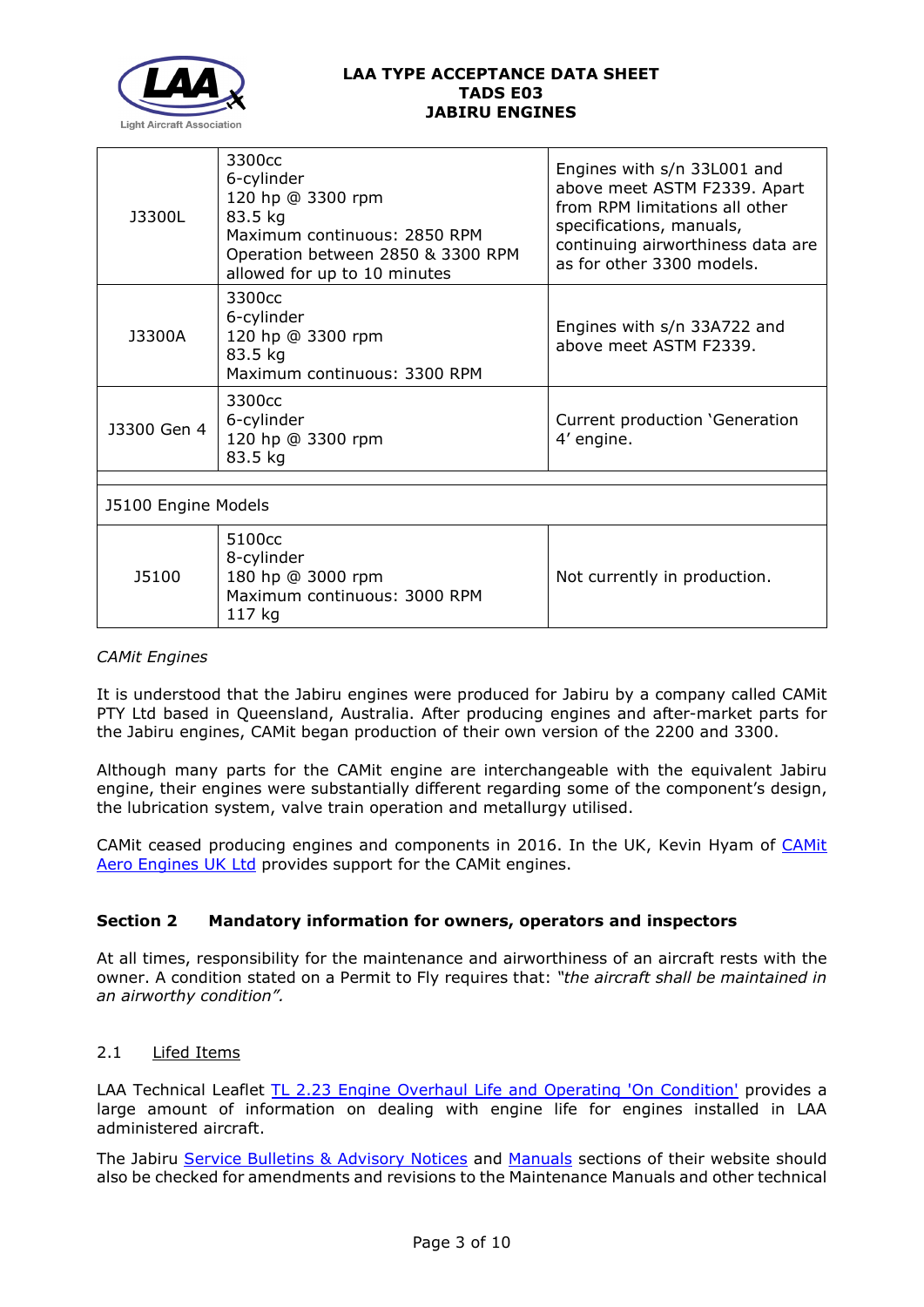

documentation detailing the manufacturer's recommended time limits for the engine and associated components.

Jabiru Service Bulletin [JSB 001-01](http://www.lightaircraftassociation.co.uk/engineering/TADs/E03/Jabiru%20JSB001-1%20TBO%20110504.pdf) provides information on the manufacturer's recommended engine Time Before Overhaul (TBO) periods.

Jabiru state in their documentation that whenever a Jabiru engine is running, that time should be counted towards the total engine time run. Whilst there is no legal requirement for the engine hours to be recorded in this way (airframe, engine and propeller hours are normally taken as take-off to touch down), failure to comply with the Jabiru statement, may cause complications with any warranty claim.

#### 2.2 Operator's manual

Operating procedures for Jabiru engines are included in the relevant engine maintenance manual:

- 1. [J2200 & J3300 Maintenance Manual \(JEM0002-9\)](http://www.lightaircraftassociation.co.uk/engineering/TADs/E03/2200%203300%20MM%20JEM0002-9%20081119.pdf)
- 2. [J5100 Instruction & Maintenance Manual \(JEM5101-3\)](http://www.lightaircraftassociation.co.uk/engineering/TADs/E03/5100%20MM%20JEM5101-3%200610.pdf)

The [Manuals](https://jabiru.net.au/service/manuals/) section of the manufacturer's website should be checked for revisions to the above manuals.

### 2.3 Maintenance Schedule

Regular maintenance is the key to stress free flying. Jabiru engines are generally fitted to LAA administered aircraft that are maintained either in accordance with the manufacturer's maintenance schedule, the CAA Light Aircraft Maintenance Schedule (LAMS) [CAP411](http://www.caa.co.uk/CAP411) or the LAA Generic Maintenance Schedule, further details of which can be found in LAA Technical Leaflet TL 2.19: The LAA Generic Maintenance Schedule</u>. The CAA and LAA produced maintenance schedules were originally written around the maintenance requirements of traditional aircraft engines rather than those produced by Jabiru.

It is recommended that the applicable maintenance schedule found in the engine type's maintenance manual is consulted for both routine maintenance and when carrying out maintenance on a Jabiru engine.

Maintenance manuals for the Jabiru engines are available here:

- 1. [J2200 & J3300 Maintenance Manual \(JEM0002-9\)](http://www.lightaircraftassociation.co.uk/engineering/TADs/E03/2200%203300%20MM%20JEM0002-9%20081119.pdf)
- 2. [J5100 Instruction & Maintenance Manual \(JEM5101-3\)](http://www.lightaircraftassociation.co.uk/engineering/TADs/E03/5100%20MM%20JEM5101-3%200610.pdf)

The [Manuals](https://jabiru.net.au/service/manuals/) section of the manufacturer's website should be checked for revisions to the above manuals.

Some aircraft may have mandated maintenance requirements and/or schedules which are stated on the aircraft's Operating Limitations document and these must be followed.

More information on maintenance schedules can be found in the [Aircraft Maintenance](http://www.lightaircraftassociation.co.uk/engineering/Maintenance/Aircraft_Maintenance.html) section of the LAA website.

Jabiru publish a number of Engine Parts Books for the various engine models and it should be noted that some are also model variant and by serial number: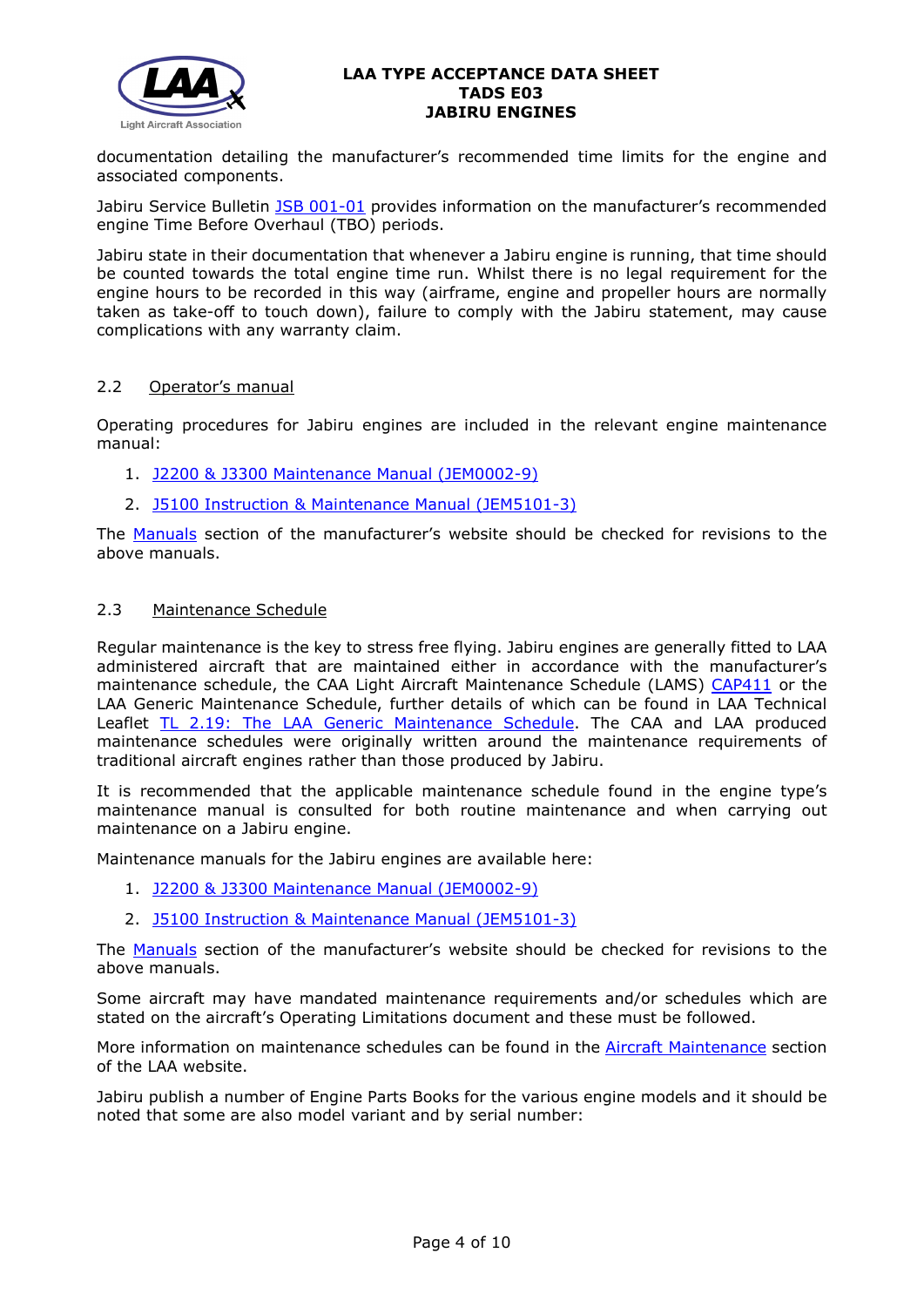

| Engine Model  | Engine Parts Book | Engine Variant                 | Applicable S/N                                                                    | Date     |
|---------------|-------------------|--------------------------------|-----------------------------------------------------------------------------------|----------|
| J2200A, B & J | <b>2200 EPB</b>   | Hydraulic lifter               | 22A225 & on                                                                       | Jun 2001 |
| <b>J2200</b>  | JEM2203-7         | Solid lifter                   | 2068 & on                                                                         | May 2013 |
| <b>J2200</b>  | JEM2206-2         | Roller cam hydraulic<br>lifter | 3596 & on                                                                         | Aug 2014 |
| <b>J3300</b>  | JEM3303-3         | Hydraulic lifter               | 33A961 & on,<br>including 33A927,<br>33A928, 33A947,<br>33A948, 33A949,<br>33A950 | Nov 2011 |
| <b>J3300</b>  | 3300 EPB          | Solid lifter                   | All s/n unless<br>otherwise stated                                                | Jun 2001 |
| <b>J3300</b>  | JEM3303-4         | Roller cam lifter              | 33A2539 & on                                                                      | Nov 2015 |
| <b>J5100</b>  | <b>5100 EPB</b>   | 5100 Series                    | All s/n                                                                           | n/a      |

The [Manuals](https://jabiru.net.au/service/manuals/) section of the manufacturer's website should be checked for revisions to the above manuals.

# 2.4 Airworthiness Directives

Jabiru engines are not certified so there are no applicable Airworthiness Directives.

### 2.5 Mandatory Permit Directives

Up until 31 January 2012, when the publication ceased to be amended, [CAP661](https://publicapps.caa.co.uk/docs/33/CAP661.PDF) listed the Mandatory Permit Directives issued by the CAA.

The CAA now provides links to current MPDs on the [CAA MPD Listing](http://publicapps.caa.co.uk/modalapplication.aspx?appid=11&mode=list&type=sercat&id=55) page of their website.

At this time, no CAA MPDs have been issued against Jabiru engines but obviously this can change and therefore the above CAA MPD list should be checked regularly.

The LAA website should be checked for MPDs that are non-type specific in LAA Technical Leaflet [TL 2.22: Non-Type Specific MPDs.](http://www.lightaircraftassociation.co.uk/engineering/TechnicalLeaflets/Operating%20An%20Aircraft/TL%202.22%20non-type%20specific%20MPDs.pdf)

### 2.6 CAA Mandatory Requirements for Airworthiness CAP747 and Civil Aircraft Airworthiness Information and Procedures (CAAIP) CAP562

CAA publications [CAP747](http://www.caa.co.uk/CAP747) and [CAP562](http://www.caa.co.uk/CAP562) contain information that may be relevant to LAA administered aircraft and should be checked for applicability.

In particular, for engines operating beyond the manufacturer's recommended life, CAP747 Generic Requirement No 24: 'Light Aircraft Piston Engine Overhaul Periods' should be read alongside LAA Technical Leaflet [TL 2.23: Engine Overhaul Life and Operating 'On Condition'.](http://www.lightaircraftassociation.co.uk/engineering/TechnicalLeaflets/Operating%20An%20Aircraft/TL%202%2023%20Engine%20overhaul%20life%20and%20operating%20on-condition.pdf) Generic Requirements can be found in CAP747: Section 2 'Mandatory Information'.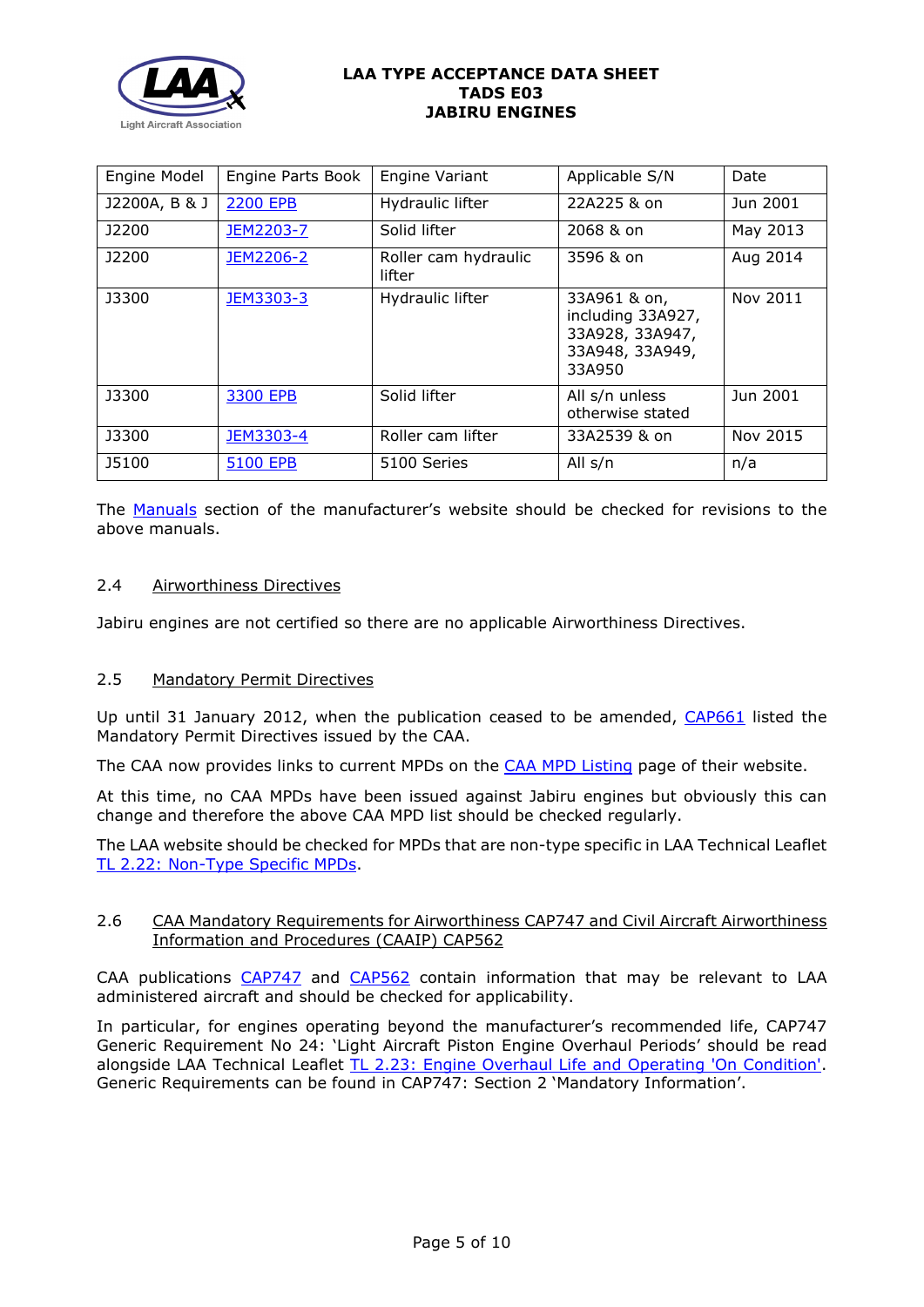

# 2.7 LAA Required Modifications (including LAA issued AILs, SBs, etc)

| Airworthiness Alert       | Description                                                                                                      | Applicability                                                                                       |
|---------------------------|------------------------------------------------------------------------------------------------------------------|-----------------------------------------------------------------------------------------------------|
| <b>AWA Oct 09</b>         | Lean mixture due to incorrect carburetor<br>jetting. Further information in Jabiru<br>Service Bulletin JSB 018-2 | 2200A s/n 1883 & on<br>2200B all s/n<br>2200J s/n 754-775<br>3300A s/n 722 & on<br>5100 s/n 24 & on |
| <b>AWA/14/10 Update 1</b> | Jabiru 2200 series rotor arm pattern parts<br>warning                                                            | 2200 Series all s/n                                                                                 |
| AWA/20/14                 | Jabiru Engine Overhauling - Important<br><b>Build Issues</b>                                                     | All models                                                                                          |
| AWA/20/15                 | Flywheel Attachment Bolts<br>In-Service Life and Changes to Bolt<br>Locking Method                               | All models                                                                                          |

2.8 Additional Engine Operating Limitations to be Placarded or Shown by Instrument Markings

Notes:

- Refer to the engine manufacturer's latest documentation for the definitive parameter values and recommended instruments.
- Where an instrument is not fitted, the limit need not be displayed.
- Data stated on the aircraft's Operating Limitations document must be displayed by means of cockpit placards or instrument markings.

Where the engine manufacturer's operating data shows an operating limitation then a means to monitor that parameter must be installed, except when otherwise agreed with LAA Engineering. It may be acceptable to install temporary instrumentation for the flight test programme.

The Jabiru operating limitations are published in the relevant maintenance manuals and installation manuals:

- 1. [J2200 & J3300 Maintenance Manual \(JEM0002-9\)](http://www.lightaircraftassociation.co.uk/engineering/TADs/E03/2200%203300%20MM%20JEM0002-9%20081119.pdf)
- 2. [J2200 Installation Manual \(JEM2202-10\)](http://www.lightaircraftassociation.co.uk/engineering/TADs/E03/2200%20Install%20JEM2202-10%20281019.pdf)
- 3. [J3300 Installation Manual \(JEM3302-8\)](http://www.lightaircraftassociation.co.uk/engineering/TADs/E03/3300%20Install%20JEM3302-8%20281019.pdf)
- 4. [J5100 Instruction & Maintenance Manual \(JEM5101-3\)](http://www.lightaircraftassociation.co.uk/engineering/TADs/E03/5100%20Install%20JEM5103-1%200609.pdf)
- 5. [J5100 Installation Manual \(JEM5103-1\)](http://www.lightaircraftassociation.co.uk/engineering/TADs/E03/5100%20Install%20JEM5103-1%200609.pdf)

The [Manuals](https://jabiru.net.au/service/manuals/) section of the manufacturer's website should be checked for revisions to the above manuals.

A more restricted operating limitation may be imposed through an aircraft's Operating Limitations or Certificate of Clearance which will take precedence over any other limitation, e.g. if a particular propeller is not approved for an engine's maximum RPM.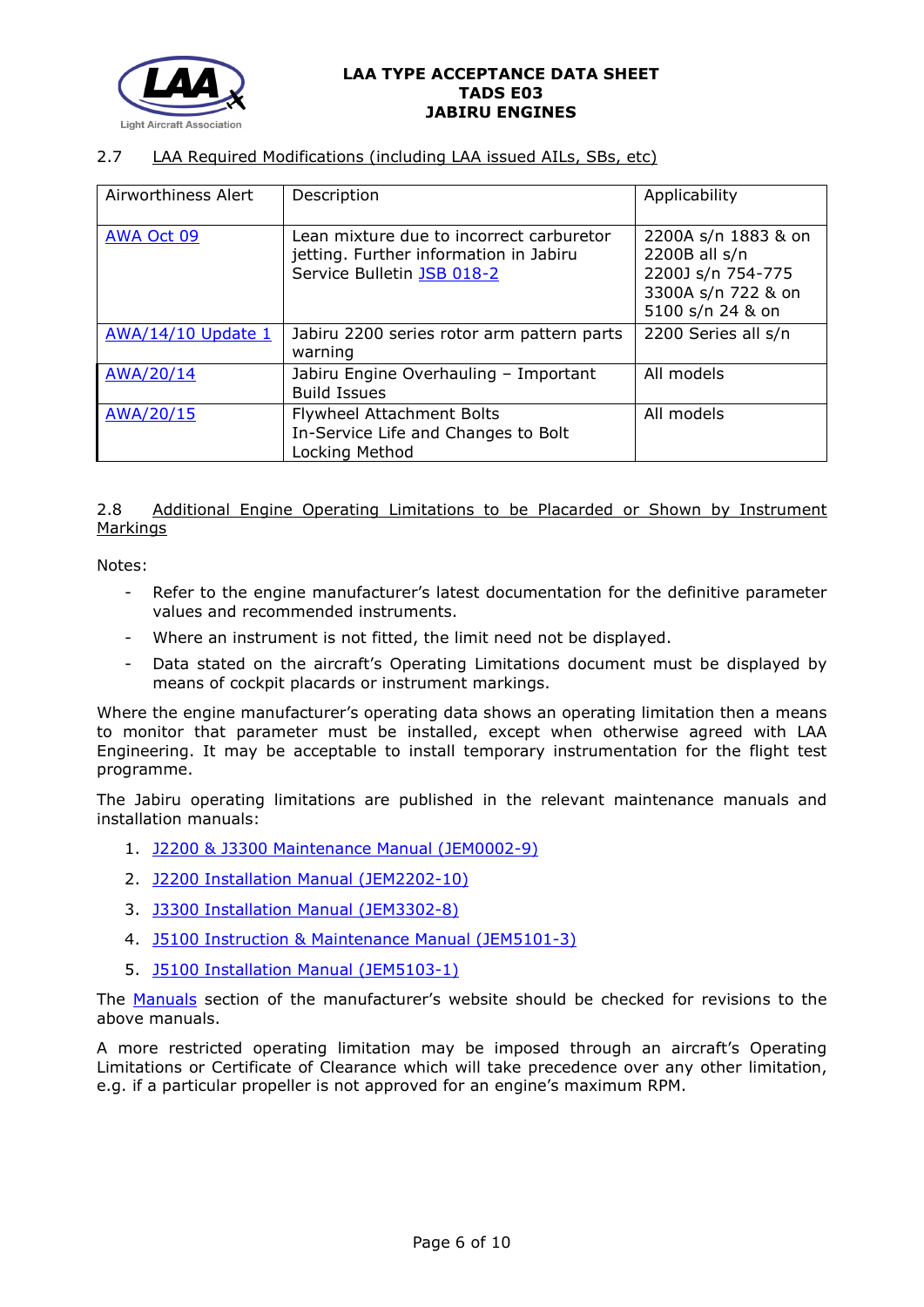

# **Section 3 Advice to owners, operators and inspectors**

# 3.1 General

The Jabiru engine is well supported by the manufacturer and their technical information and continuing airworthiness data is available free of charge via their website. In addition, UK support is provided by [Skycraft Ltd.](https://skycraft.ltd/acatalog/Jabiru_Aircraft.html)

### 3.2 Standard Options

The following options may be installed without reference to LAA Engineering (except for aircraft that previously held a Certificate of Airworthiness or aircraft with more than 2 seats, in which cases an email request should be made to LAA Engineering in the first instance), subject to an LAA Inspector checking the installation against the relevant installation instructions and confirming that it is compatible with the airframe/engine installation. The inspector must sign a PMR statement\* in the engine and/or airframe logbook prior to flight with the option fitted.

- 1. For Jabiru 2200 and 3300 engines with 1/4" and 5/16", but not 3/8", bolt crankshafts, LAA Modification 14932 CAMit Flywheel Clamp. To be installed only by Kevin Hyam\*. Continued Airworthiness Instructions: once in service the 6 cap screws should be initially torque checked at 5, 15 and 30 hour intervals, and thereafter every 50-100 hours.
- 2. For Jabiru 2200 and 3300 engines LAA Modification 13832 Solid Lifter Conversion. To be installed only by Kevin Hyam\*. Continued Airworthiness Instructions: valve clearances to be closely monitored for the first 25 hours with valve clearance (and head bolt torque) checks at 5, 10, 25, and then every 50 hrs post modification.
- 3. Jabiru CS01 Cold Start Kit installation.
- Note that in signing the PMR for Standard Options  $#1$  and  $#2$ , the LAA Inspector is not signing for the actual modification to the engine by Kevin Hyam. The Inspector is signing to confirm that the modification is compatible with the airframe/engine installation, that any other work/reassembly associated with the modification has been completed satisfactorily, and that the aircraft is fit for flight.

### 3.3 Manufacturer's Information (including Service Bulletins, Service Letters, etc)

Jabiru provide free access to the continuing airworthiness data for their engines which can be found in the [Service Bulletins & Notices](https://jabiru.net.au/service/service-bulletins/) section of their website.

The UK Jabiru distributor, Skycraft Ltd, also provides links to the Jabiru Service Bulletins on their website at [Jabiru Engine Service Bulletins,](https://skycraft.ltd/acatalog/Jabiru_Aircraft_Service_Bulletins.html) although the Jabiru factory website should be the initial port of call for information.

Links are included to various documents in these TADS but owners and inspectors should check on the Jabiru website for revisions and amendments.

In the absence of any over-riding LAA classification, inspections and modifications published in the manufacturer's continuing airworthiness data should be satisfied according to the recommendations therein. It is the owner's responsibility to be aware of and supply such information to their inspector.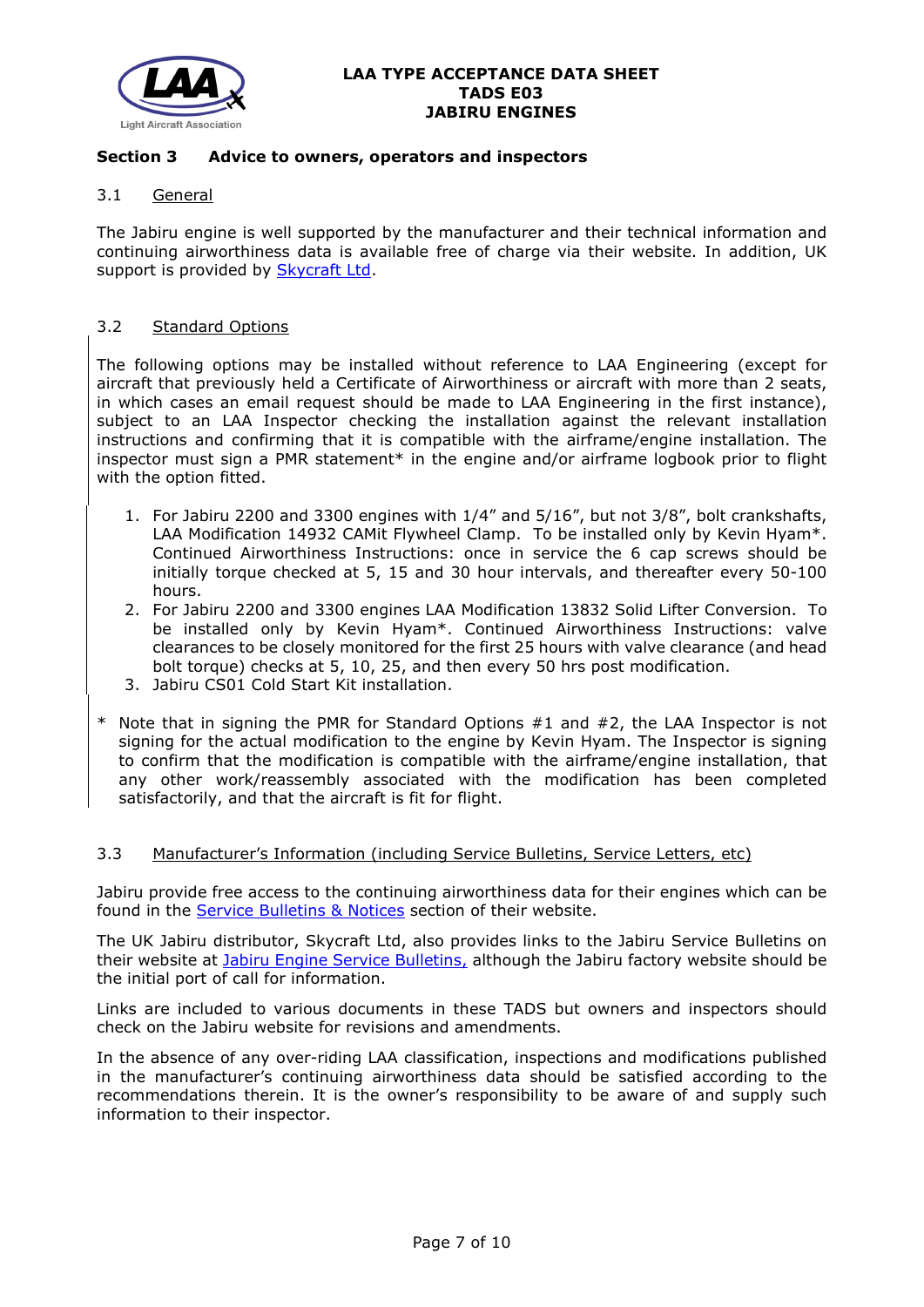

# 3.4 Special Inspection Points

1. Jabiru Engine Installations

The installation of a Jabiru engine is detailed by the manufacturer in the following Installation Manuals:

- a. [J2200 Installation Manual \(JEM2202-10\)](http://www.lightaircraftassociation.co.uk/engineering/TADs/E03/2200%20Install%20JEM2202-10%20281019.pdf)
- b. [J3300 Installation Manual \(JEM3302-8\)](http://www.lightaircraftassociation.co.uk/engineering/TADs/E03/3300%20Install%20JEM3302-8%20281019.pdf)
- c. [J5100 Installation Manual \(JEM5103-1\)](http://www.lightaircraftassociation.co.uk/engineering/TADs/E03/5100%20Install%20JEM5103-1%200609.pdf)

The [Manuals](https://jabiru.net.au/service/manuals/) section of the manufacturer's website should be checked for revisions to the above manuals.

2. Jabiru Engine Overhaul

Owners of LAA administered aircraft may elect, at their own discretion, to continue to use an engine beyond the engine manufacturer's recommended Time Before Overhaul (TBO). The extent of the inspection and checks required in order to be reasonably satisfied that an engine should be allowed to remain in service beyond the manufacturer's recommended TBO, depends on a number of factors, not least the known history of the engine and its planned usage.

CAA Generic Requirement No 24 in [CAP 747: Mandatory Requirements for Airworthiness](https://caa.co.uk/cap747) covers the subject of Light Aircraft Piston Engine Overhaul Periods. Although this GR is primarily concerned with engines installed in aircraft holding a Certificate of Airworthiness, its inspection requirements do provide useful guidance as to what inspections and checks might be appropriate when considering the operation of an engine beyond the manufacturer's recommended TBO on an LAA administered aircraft.

3. Who Can Overhaul a Jabiru?

Work carried out on Jabiru engines that is outside permitted 'pilot maintenance' (LAA Technical Leaflet [TL 2.05: Pilot Maintenance](http://www.lightaircraftassociation.co.uk/engineering/TechnicalLeaflets/Operating%20An%20Aircraft/TL%202.05%20Pilot%20Maintenance.pdf) refers) must be checked and signed for by a suitably approved LAA inspector. Clearly any major engine work carried out by the owner would fall into this category. To check inspector suitability, refer to the inspector's card and current **LAA Inspector Approval Scheme** notes.

4. Jabiru Engine Propeller Strikes/Engine Shock Load Inspection

Inspection procedures to be followed following a propeller strike are detailed in the applicable engine Maintenance Manual which can be downloaded from the Jabiru website in the [Manuals](https://jabiru.net.au/service/manuals/) section.

### 3.4 Operational Issues

1. Safety Spot references

The following Safety Spot articles are relevant to Jabiru engines:

| Light Aviation issue   | Subject |
|------------------------|---------|
| None currently indexed | n/a     |

2. Non-Aviation Fuel

Jabiru 2200 and 3300 engines in LAA administered aircraft may be cleared for use (dependent on engine serial number) with unleaded Mogas fuel in accordance with the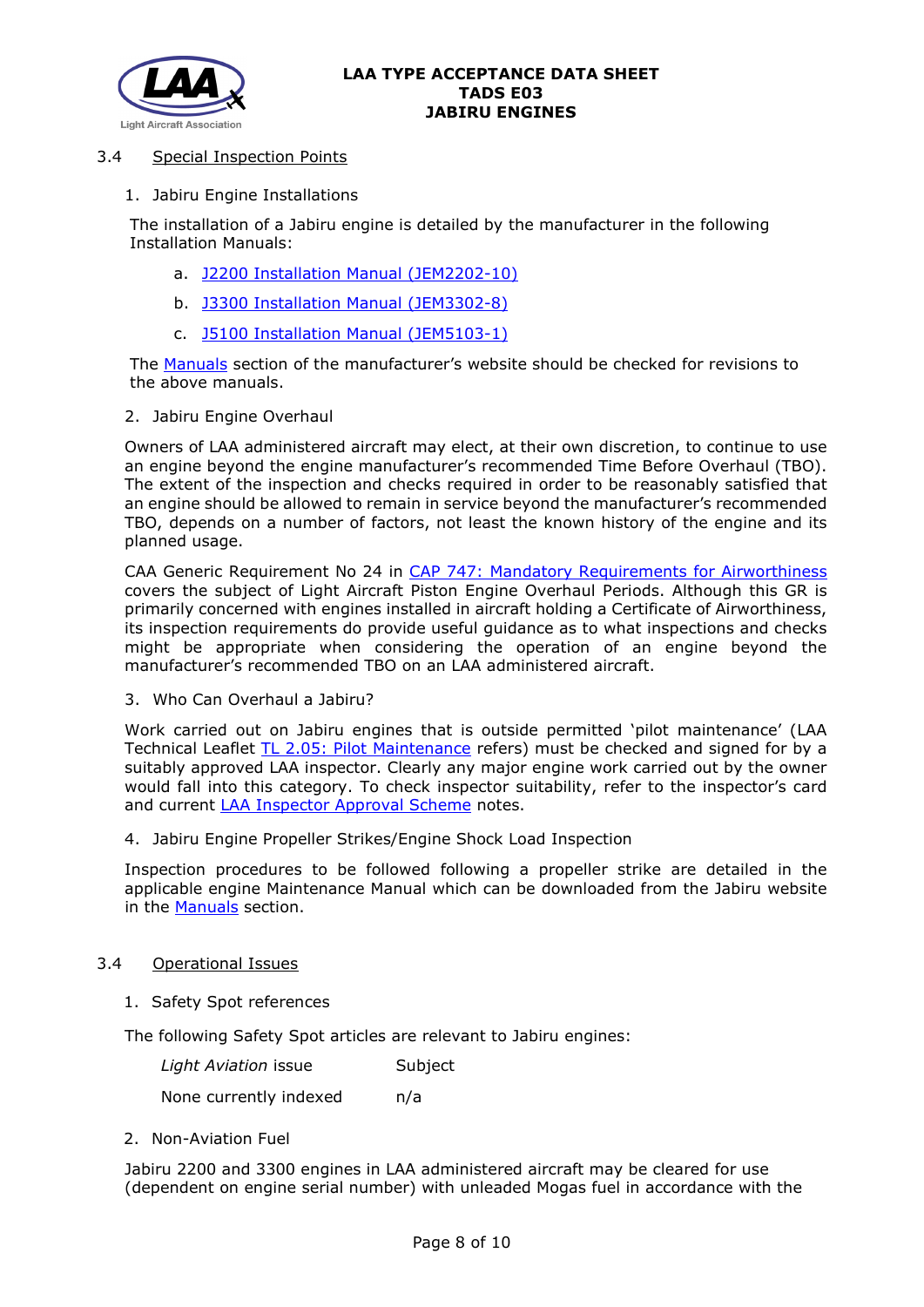

requirements detailed in the LAA Technical Leaflet TL 2.26: Procedures for Use of E5 [Unleaded Mogas to EN228](http://www.lightaircraftassociation.co.uk/engineering/TechnicalLeaflets/Operating%20An%20Aircraft/TL%202.26%20Procedure%20for%20using%20E5%20Unleaded%20Mogas.pdf) and the following check lists:

- a. [Jabiru 2200A Mogas Inspection Check List](http://www.lightaircraftassociation.co.uk/engineering/Mogas/Inspection%20Checklist%20-%20Jabiru%202200%20E5%20mogas.pdf)
- b. [Jabiru 3300A Mogas Inspection Check List](http://www.lightaircraftassociation.co.uk/engineering/Mogas/Inspection%20Checklist%20-%20Jabiru%203300A%20E5%20unleaded.pdf)

The LAA no longer advises approval for Ethanol-free Mogas due to the majority of Mogas including 5% Ethanol.

Jabiru also issued Service Letter **JSL007-7** providing guidance of fuel type.

Note: In the maintenance manuals, further information is provided on recommended fuel types for specific engines:

- a. Paragraph 3.7: [J2200 & J3300 Maintenance Manual \(JEM0002-9\)](http://www.lightaircraftassociation.co.uk/engineering/TADs/E03/2200%203300%20MM%20JEM0002-9%20081119.pdf)
- b. Paragraph 3.4: [J5100 Instruction & Maintenance Manual \(JEM5101-3\)](http://www.lightaircraftassociation.co.uk/engineering/TADs/E03/5100%20MM%20JEM5101-3%200610.pdf)

### 3. Previously Reported Operational Issues

The items below were previously highlighted in the LAA SPARS inspector notes as potential issues:

- a. Exhaust studs loosening leading to gasket failure or exhaust gas blow-by
- b. Ignition coil to magnet gap setting
- c. Over filling of oil due to hard to read dipstick, apparent oil consumption when it is blowing out into overflow bottle
- d. Carburettor connection to rubber mounting
- e. Blow by oil due to glazed barrels
- f. Rotor arms loosening on shaft, recommended check after each 100 hours
- g. Rich mixture on cylinder number one, if present, drop main needle jet
- h. Tacho calibration most VDO tacho's require calibration
- i. Low usage and winter inhibiting. Failure to inhibit the engine during periods of disuse can lead to corrosion in bores and can cause broken pistons and/or rings
- j. Excessive tappet adjustment may be a soft adjuster screw
- k. Check air filter is clean and properly installed
- l. Check full and free movement of throttle and choke linkages
- m. Check full and free movement of hot air selector and that the carburettor heat flap opens and closes
- n. Difficulty in starting is most likely due to inadequate cranking speed, as a high cranking rpm is required to operate ignition system. Use a high current type battery and keep resistance of battery cables and connections to a minimum